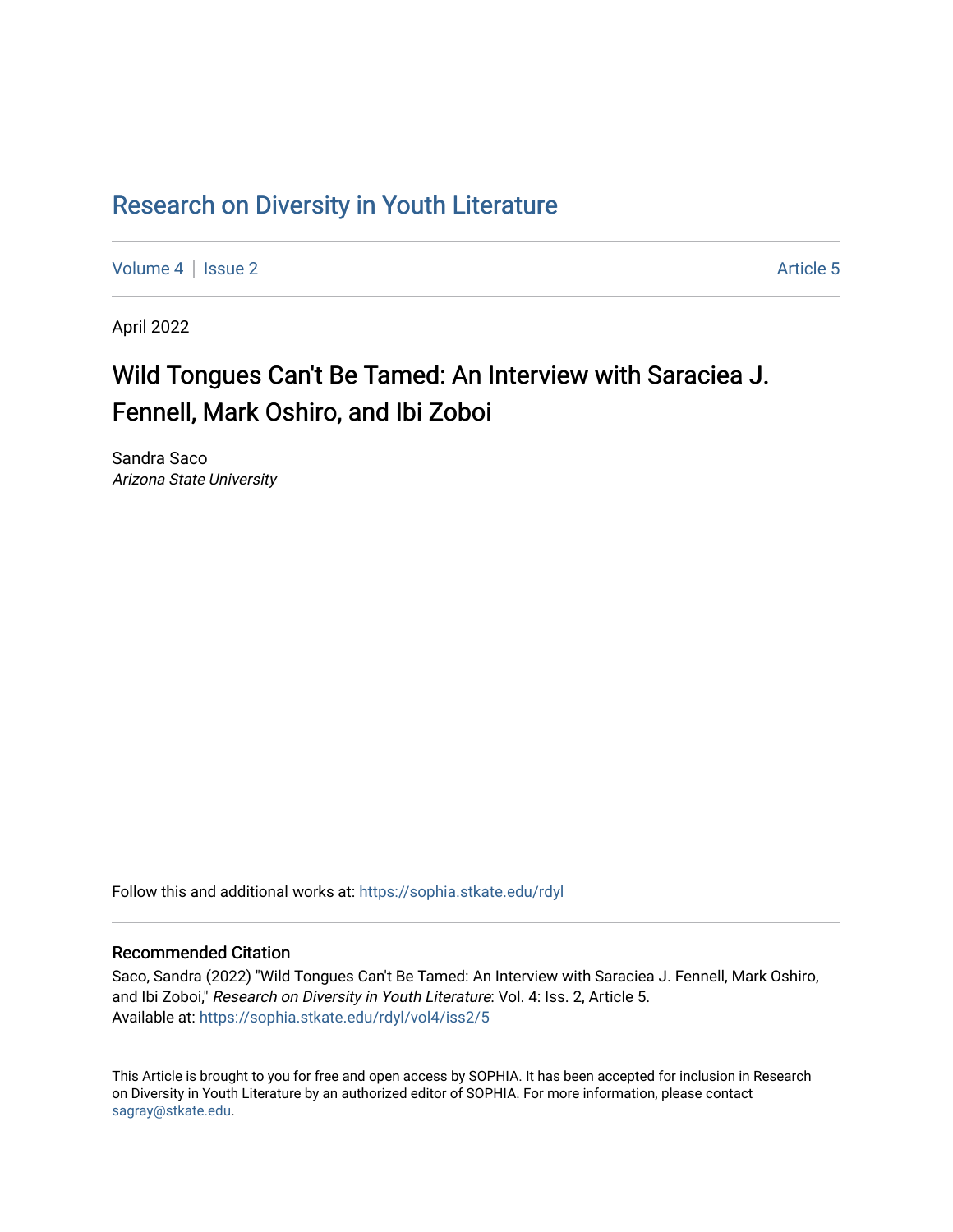#### **Introduction**

Editor Saraciea J. Fennell states in the opening of her anthology, *Wild Tongues Can't Be Tamed: 15 Voices from the Latinx Diaspora* (2021), "Too often individuals from the Latinx diaspora are placed into a box, into stereotypes, that society deems necessary to define us. But we are so much more  $[\ldots]$ " (11). This young adult anthology includes fifteen nonfiction writings from an array of authors challenging and changing the way that the Latinx diaspora is understood and discussed. Arizona State University graduate student Sandra Saco met virtually with Fennell, Mark Oshiro, and Ibi Zoboi to discuss the anthology for the National Council of Teachers of English, 2021 Virtual Convention: *Equity, Justice, and Anti-racist Teaching*. In her introduction to *Wild Tongues*, Fennell asserts, "These writers don't hold back their opinions, their experiences, or their truths" (11). The experiences of these writer's guide and explore the concepts of the Latinx diaspora as well as the fluidity that exists when constructing one's identity. $1$ 

**Sandra Saco:** All the stories in this anthology are not only representative of the complexity and stereotypes surrounding the Latinx diaspora, but they examine and discuss issues within it. Why is it important to recognize these complexities and stereotypes? And to recognize the nuance that exists within the diaspora?

**Saraciea J. Fennell:** It was very intentional for me to make sure that we not only help dismantle what the stereotypical Latinx individual is for people; but, also to talk about what goes on in our communities, because it is so vast and so diverse. And there are lots of things that we don't talk about that need to be talked about. I feel like *Wild Tongues Can't Be Tamed* [gives] a nice

<sup>&</sup>lt;sup>1</sup> This interview transcript has been edited for clarity.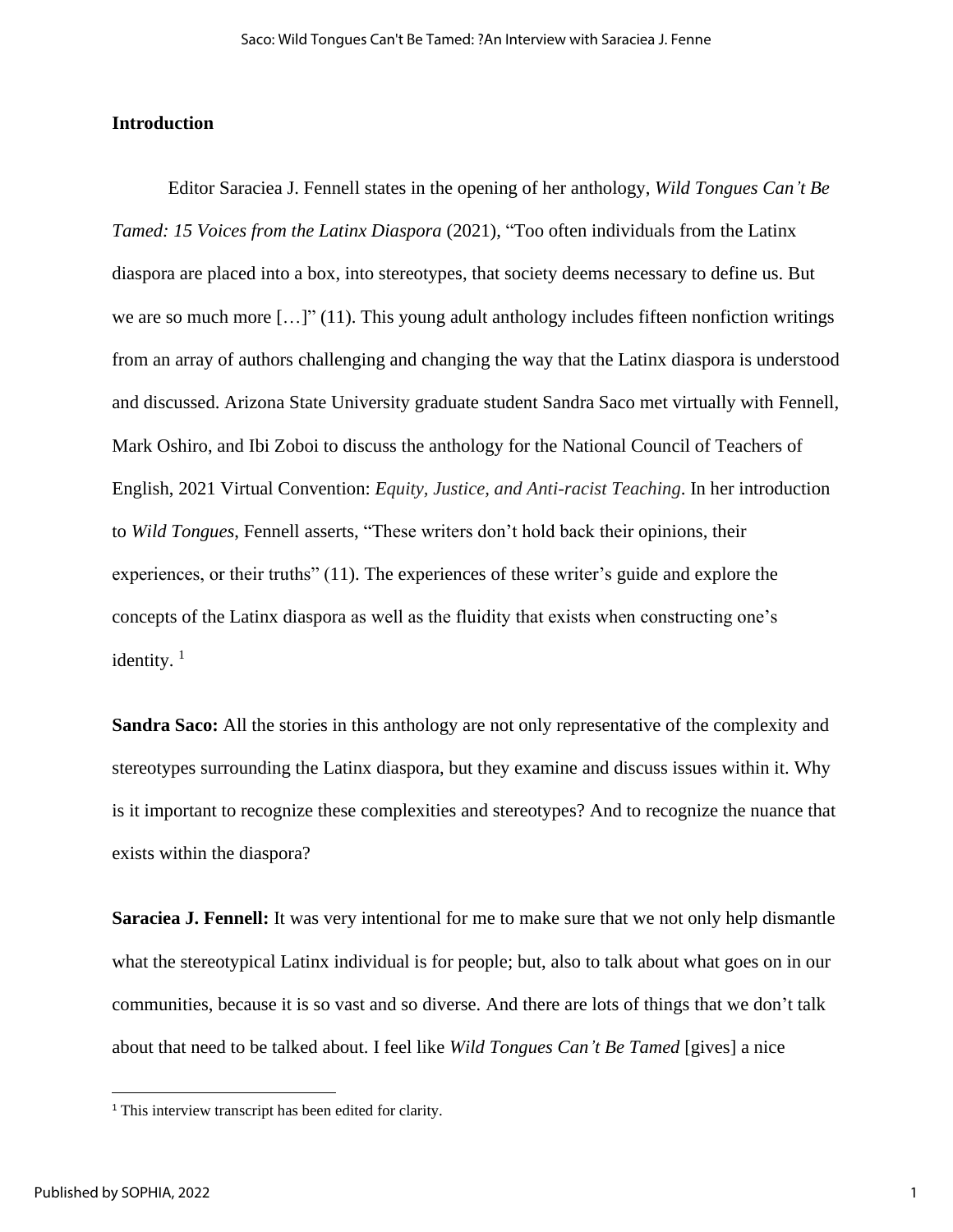balance of that. You get a little bit of something from each of the essays, and really tackling topics like mental health, identity, sobriety. Just several things that we've been told in our homes or from our elders that, "This is just the way it is. We're not going to talk about it, we're not going to have a conversation about it. Don't question anything, just sort of go with it."

But I feel like Ibi's and Mark's pieces are sort of tackling those things. I'm really interested to see what each of you have to say. Mark, you're talking about identity and religion and discovering your roots. And the same for you Ibi. You're talking about what it was like to first be labeled as like a Hispanic and then Latinx—an Afro Latinx. And then just, "I'm going to be Haitian." I feel like there's just so much nuance in both of your essays, as well. So, I would love to hear what you think.

**Mark Oshiro:** One thing that was very intentional from the start was [that] I wanted to title it with a word that isn't quite a slur, but it can be very derogatory. And it is a word that's used in many contexts, by people in the diaspora [that] can be very painful, but just analyzing it in a onedimensional sense. Because I think it would have been very easy to write an essay that was, "Maybe we shouldn't say this word," but to actually delve into why is it that this word is leveled against people who are Latinx, who grow up speaking English, or who look a certain way? Or behave a certain way? And is there a deeper truth in why that happens?

And so, for me, I think what I wanted to do from the very beginning was to just make space for those of us who are transracial adoptees, those of us who were adopted out of our cultures, out of our heritage, out of our community. It's so interesting to think about, because I often do have this sort of thought: what would it have been like to have been in community with my people? What would it have been like if I wasn't separated from them? It's hard to imagine. I don't know what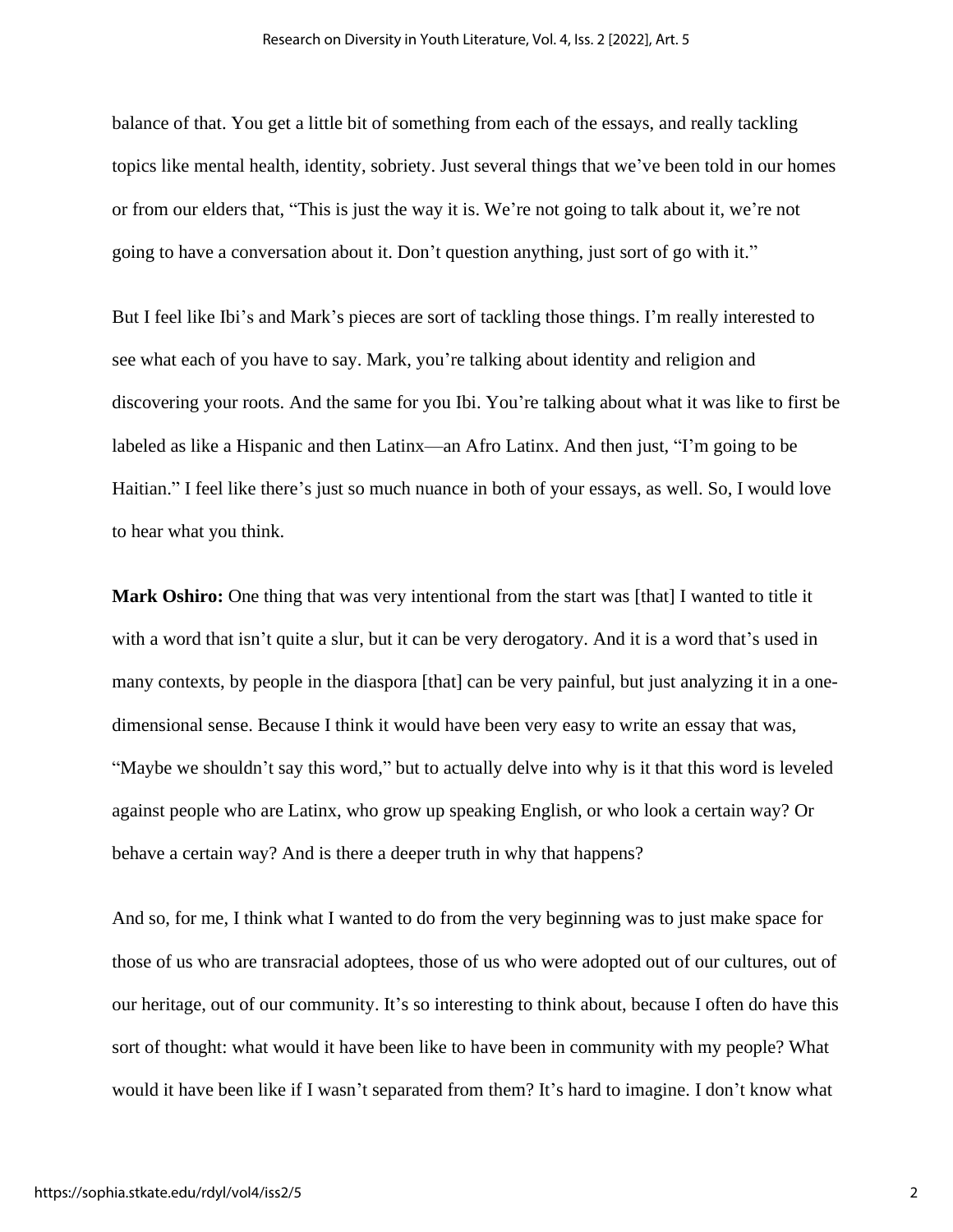#### Saco: Wild Tongues Can't Be Tamed: ?An Interview with Saraciea J. Fenne

my life would be like. So, this piece is really examining those of us who were adopted away, who were taken away, who didn't have the choice. After I was adopted, I lived in Boise, Idaho, and it was me, my twin brother, one Southeast Asian kid and one Black girl. That's it. So, four people of color out of eight or nine hundred students. When you live in that kind of environment, there's no choice to think, "I'm going to get involved with my culture. I'm going to learn this language. I'm going to learn these cultural traditions and practices." You don't have that option. So then, what identity forms instead? And what are the things that you take as your cultural cues? And the things that you come to love or hate or dislike, or whatnot. For me, that's where I wanted to start. And I think there are other issues we can talk about. But I wanted to start from this place of "There are people like us who are these weird exceptions to the rule." And, where do we fit in with a greater community?

**Ibi Zoboi:** I want to thank you, Saraciea, for inviting me. I didn't have to be part of this anthology. Because if I think some people will see the title and be like, Haitian? Latinx? What?! I feel like I always have to throw in the disclaimer that technically, for those who don't know, technically Haiti is a Latin American country because it was colonized by the French. And France is part of that Latin speaking world, the Romance languages, etcetera, along with Brazil and Italy. Although, Italy did not colonize the new world. But Portuguese is part of that Latinx community.

So, thank you for including me. And my journey is similar to Mark's. I was going to use a slur as part of my title. But I did not want to invoke those negative feelings. I was going to name it 'Haitian Booty Scratcher' because that's what I was called in elementary school. This was other immigrant kids [and] other Latinx kids in my community. I grew up in Bushwick, which was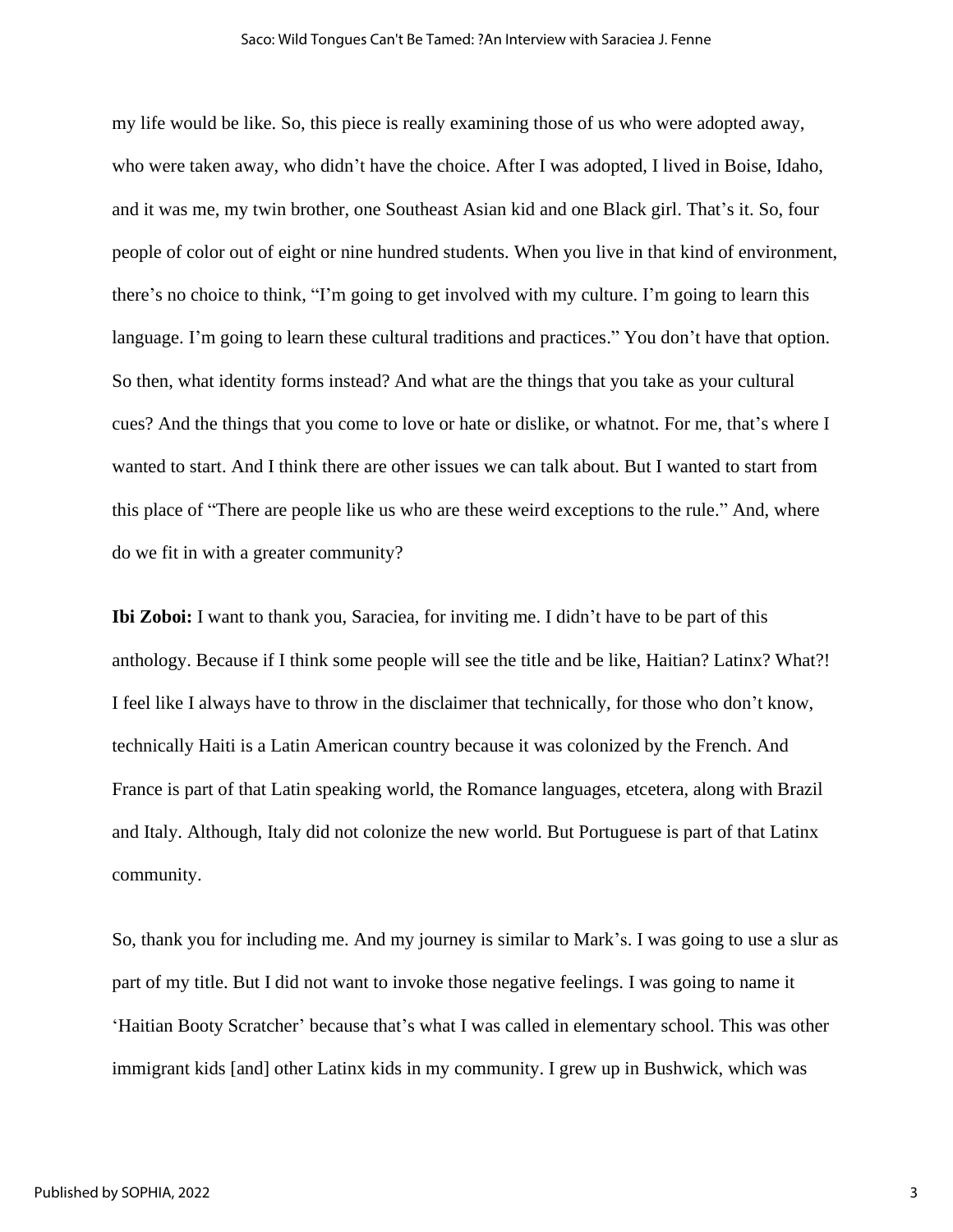very Puerto Rican and Dominican. And there was a hierarchy. So, thank you again for allowing us to investigate the diversity within the diversity. Like all the nuances of being immigrant, for the most part, we're all immigrant in this country. And for me, I always want to address the fact that I am black and trilingual. And I don't always speak on the fact that my first language is not English. And that even within being Caribbean, even within a Latinx colonized country, there is a social hierarchy. And, while this is not the same as being a transracial adoptee, but similarly for me, I was outside of my Haitian community in a mostly Spanish speaking neighborhood. In Brooklyn, New York, most of the Haitians were in Flatbush, and I was in Bushwick. And I connected to the Dominicans and Puerto Ricans in my neighborhood. And I did not connect with the Jamaicans and Trinidadians because of the language barrier. I connected to the merengue and the salsa. I connected to Santeria. I didn't know that I technically was Latinx. I didn't identify as that. But there are cultural markers that connect Spanish speaking countries to Haiti because of that romance language. I really struggled with that as a kid. I'm like, I don't know about hip hop, but I could get with freestyle. I loved me that fast paced Latin hip hop. I love that, more so than I love that hardcore hip hop. And I didn't realize that I was connected to that Latin experience, that Latin aesthetic.

So, thank you again for just letting me speak to that. And then within that Latin experience, there was still "Ooh, you Haitian." And just growing up during the HIV/AIDS epidemic with the four H's and I go into that in my essay. There's still so much that I'm grappling with. With being a Black immigrant and within the Caribbean identity. And now if Haiti is on the news and people are wondering, "How the heck did Haitians get to the Mexican border?" And there is a story. There is a story behind that. And I don't get to speak to that very often because there is within anti-blackness, I believe, that there is anti-Haitian-ness and anything that is close to African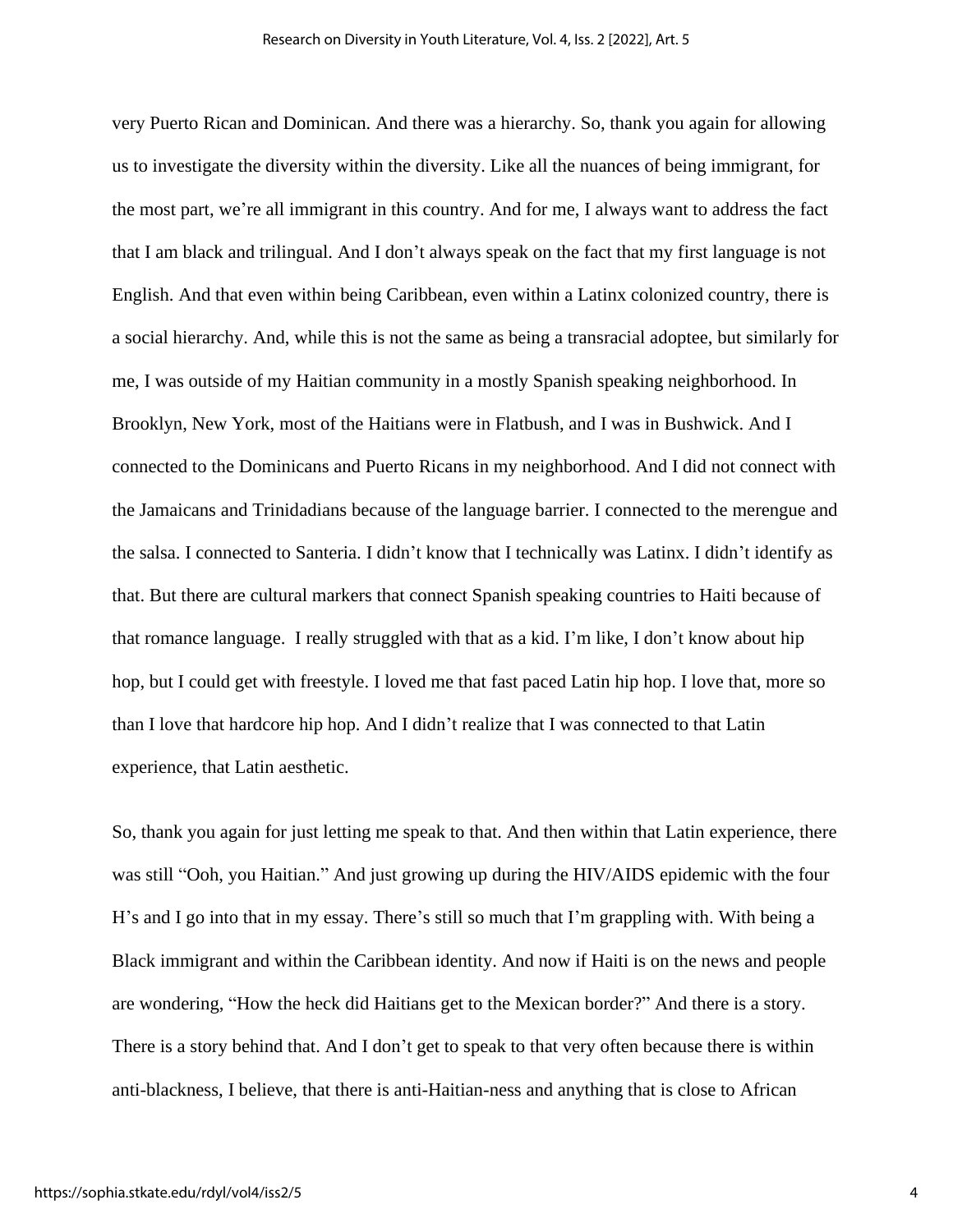based countries. The closest you are to that sort of route blackness, the more marginalization that we experience on so many levels.

**Mark Oshiro:** If you don't mind, I want to also jump in because you brought up something really interesting, Ibi, about geography and where you sort of end up and how that affects who you are. Because I think that's huge—not just marker of identity. Especially when you're younger, when you're a teenager and who you're around and where you pick up your cultural cues from. When I was eight, we moved from Boise, Idaho to Southern California. And so, it was the first time I was around other kids with brown skin and dark features and who had black hair. And it was this interesting split, where I was viewed with suspicion by half, like about half of the kids, because they're like, "We don't get you and your accent's weird." But then the other half of the kids are like, "Oh, you're just one of us." And so, when I think of my cultural cues, a lot of them, most of my peers at the time, they were either [from the] lower half of Mexico, Guatemala, and El Salvador. And so, the foods that I eat, the things that I love, tend to come from those places.

There was a long period of time, because I lived in Southern California, identified as Chicano, which is a very political term and is mostly reserved or used by Mexican Americans in California. I have seen it in other places. There's a big Chicano influence in Chicago, but when I was living in New York, I would mention this period of my life, and I would meet so many Latinx people who are like, "I've literally never heard that word my entire life. What? Who uses that word?" And it's because geographically it never quite made it to certain parts of the East Coast. And now I don't use that word, because I don't know that I count as Mexican American, even though that's where my biological father is from. Because was I raised as that? No, not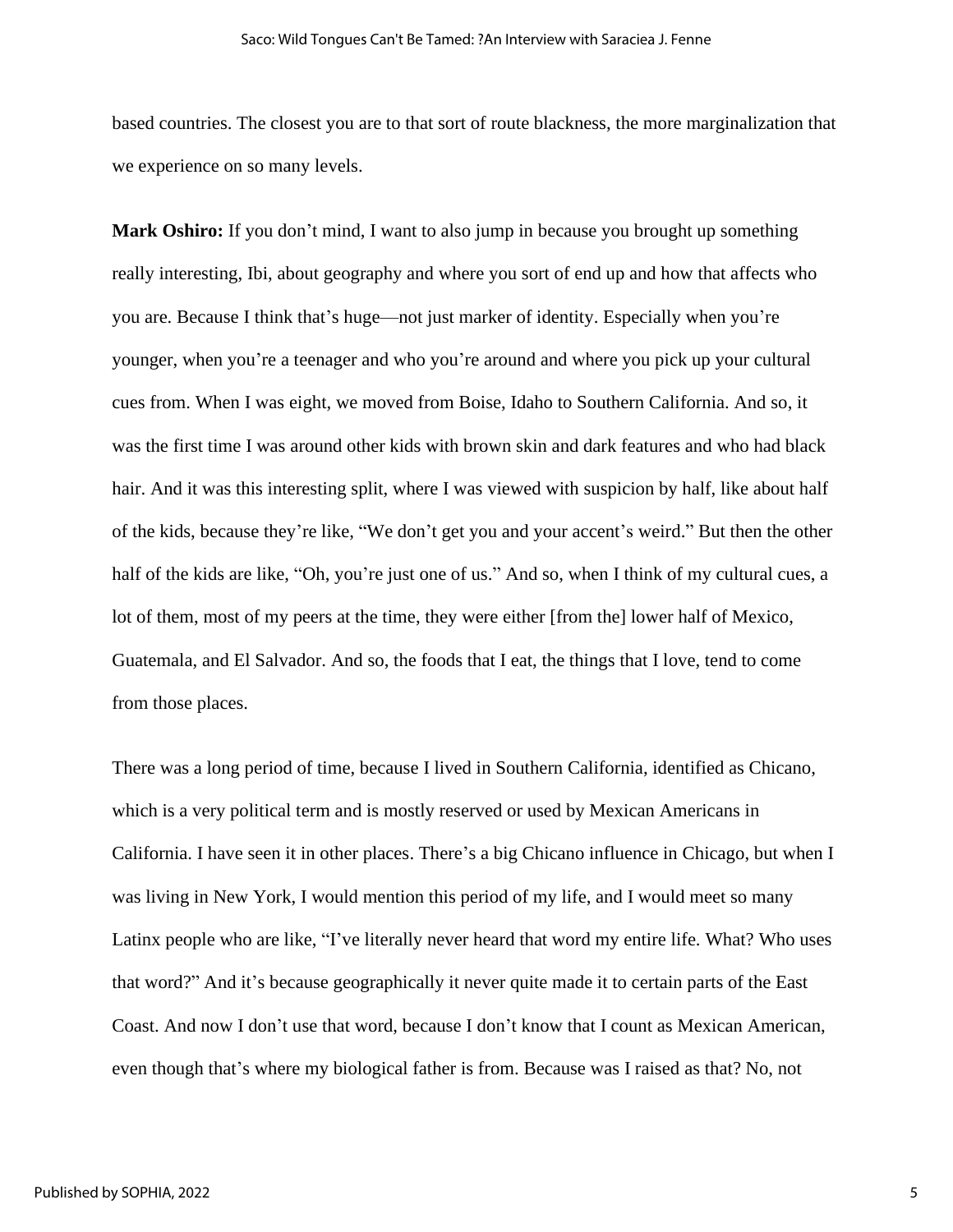really. Even though I have very specific cultural traditions that are rooted in [Mexican culture] because of the kids around me. And so, I think that's a nuance that is really interesting to explore through this anthology.

**Sandra Saco:** Tell us a little bit about the story that each of you contributed to this anthology. How do your stories really challenge these stereotypes that exist and that define what it means to be Latinx?

**Saraciea J. Fennell:** I think for me, it actually started with identity. I talked about that very pivotal moment when I ended up in foster care. And lots of people started to ask "What are you? Where are you from? Like, where do you come from?" And I just didn't know as a kid. And honestly there weren't any white kids who were being asked that [question] at eight or nine years old, but because I was this Black girl in this environment, they're like, "Oh, you stand out, you're different." And for me, I need[ed] to know where I come from. And I need[ed] to know my own history, so that I can start to define how I want to be identified in the world. And I think that's what's most important about this anthology. I want young people to know that [they] may not want to use the term Latinx. [They] may not want to use the term Chicanx. You can decide how you want to identify, but first, you really do need to know the history because society will force that on to you.

I ended up in foster care, left Brooklyn, landed in the Bronx, and the Bronx was heavy with Puerto Ricans. That was like the Latinx group that mainly dominated in the 90s'. And, so, when I was asked, "What are you?" I'm just dumbfounded and my cousin's like, "She's the same thing as me—Puerto Rican and, you know, Honduran." Someone has finally answered this question for me; that is what I identify as. And then a couple years later, I [was] chatting with my mom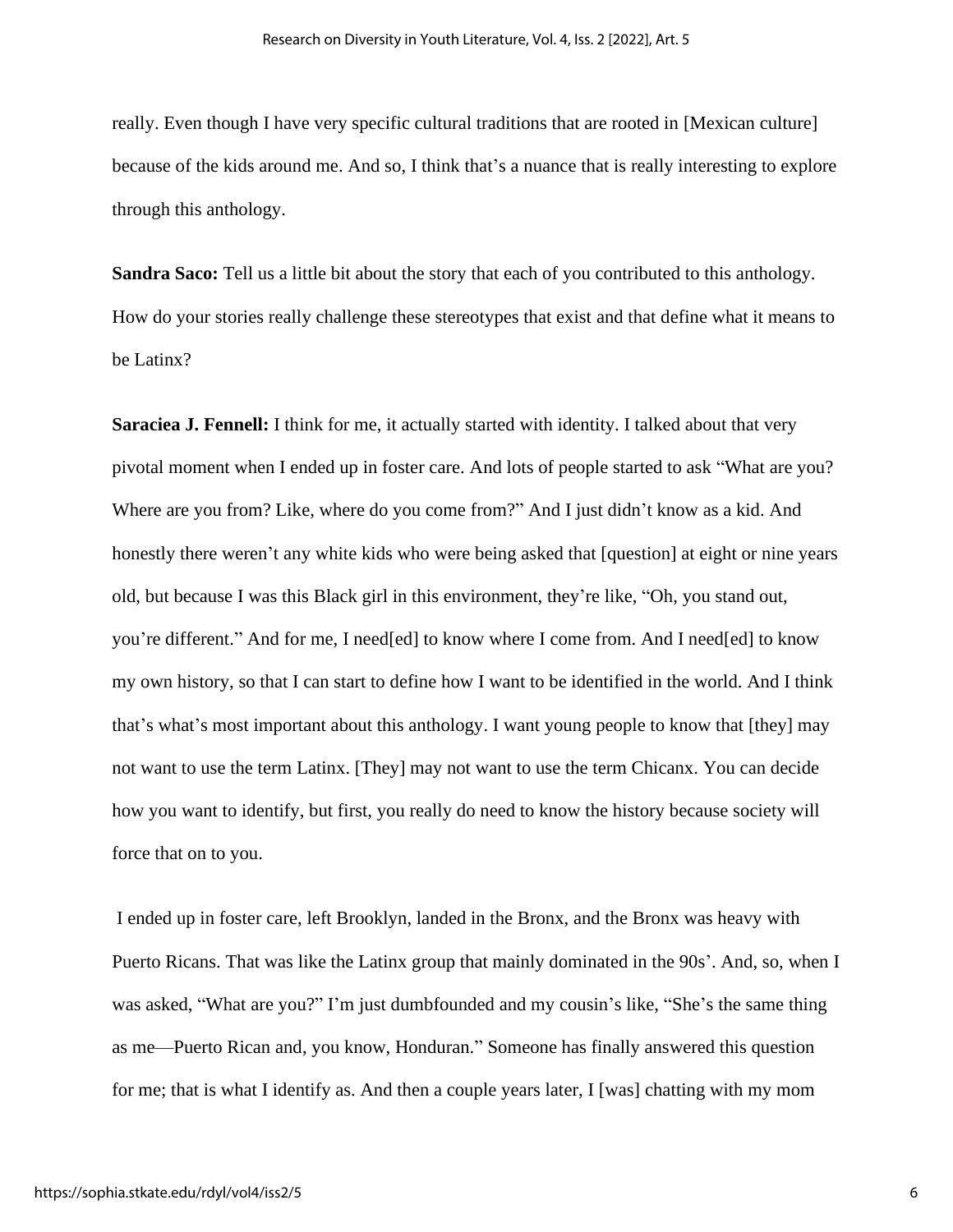and she's like, "You're not Puerto Rican. You got the Honduran part right. Your cousin is half Puerto Rican. That has nothing to do with you." And so, it was just this awakening for me. At first, I felt empowered because I thought, "Okay, now I'm Puerto Rican and Honduran [and] this is what I'm going to tell everyone when they ask." Because for me, I was just like, "I'm Black." Like what you see here, that's what I am. There is no question about it. But you know, the reason why I titled my essay "Half In, Half Out: Orbiting a World Full of People of Color" is because I'm not Latinx enough for certain groups [and] I'm not Black enough for certain groups. And as a kid, I was always being influenced by other people around me: my elders, by my older siblings, by my friends. You want to emulate the person who you think is a good representation for you. And for me, I just struggled a lot, because I'm like, "Wait, I thought I was this [ethnicity]?" But then I found out I wasn't. Where do I fit in? Who am I? How can I define myself? And so, it was important for me to write about that, but to also do my own research and to actually ask questions, because what seemed to be a theme in my life was people were telling me who I was, and where I came from.

I had a Honduran friend who just looked at me, and she said, "I bet you're Garifuna." And I was like, "What is that?!" I have never heard of this term. I go straight to my mom. And I'm like, "I have questions. Have you ever heard of [Garifuna]? And my mom's like, "Oh, yeah, that's what we are actually" and she starts to just download all of this history and I'm like, "Why am I just hearing about this now? Why did someone who I'm friends with, outside my family connection, see this in me just by looking at me and having a conversation, knowing that I was connected to this indigenous group?" And so, I just found it to be really fascinating that the way I grew up, it was like, all of these things were there. I couldn't actually name them. And then outside sources, naming them for me and me still feeling like the joke's on me. Everyone knows and I know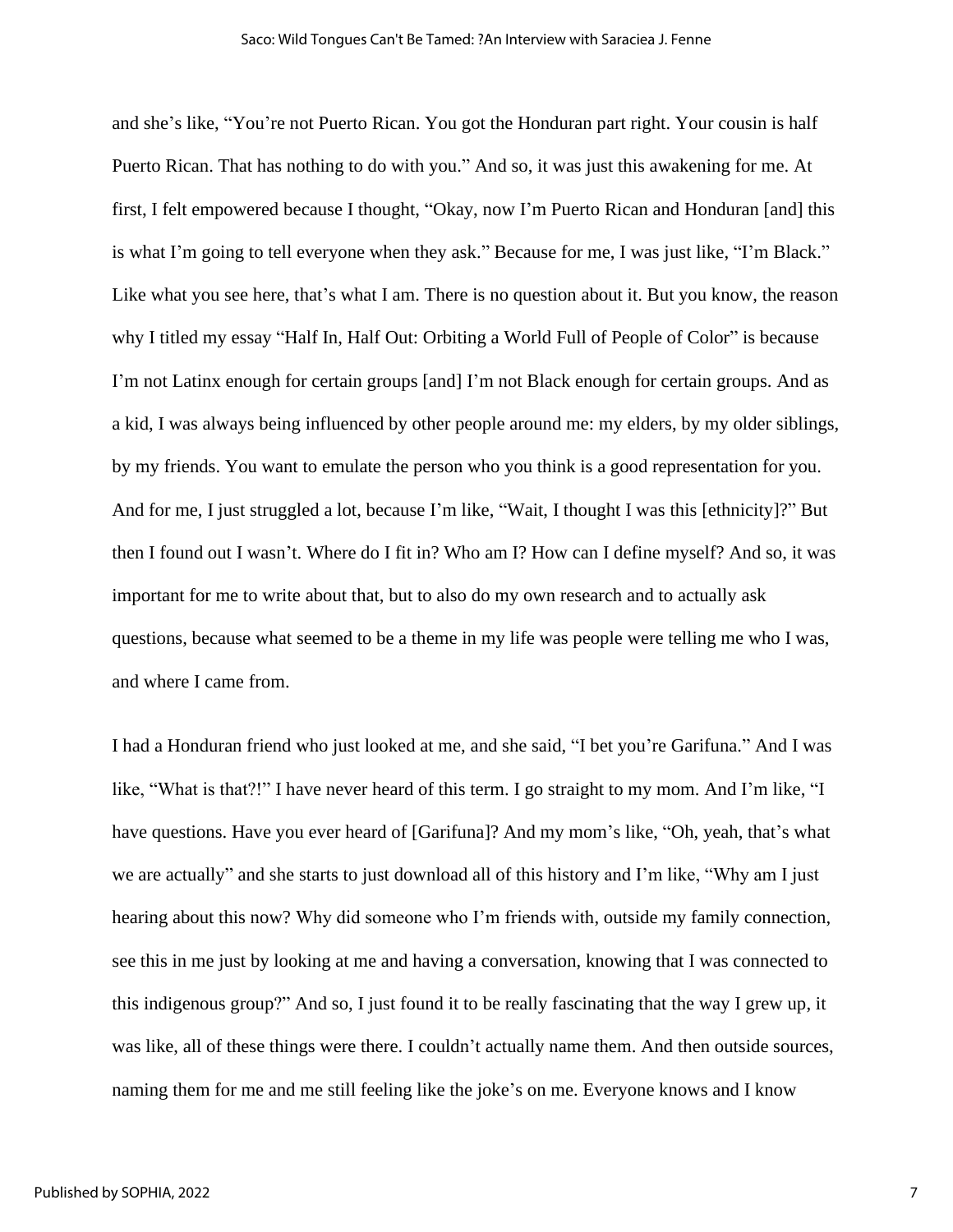nothing. And so, I've kind of forced myself to really do the research to find out what is this family history about? Why do we do certain things? And having those answers kind of empowers me because now I can actually educate other people when they try and tell me [my identity]. I could say "I'm Honduran. And this is where we are on the map." Because people just seem to not know where Hondurans come from, which is always a very painful point, because [many] don't recognize any other Latin countries.

**Ibi Zoboi:** So, you know, I never got to answer the question, "Who are you?" I think that I feel like Haitian was written across my forehead. And I spent most part of my childhood getting away from it because of how Haiti was portrayed in the media. My Haiti, the Haiti that I remembered. I left Haiti, at four years old. My mother's Haiti, my father's Haiti was never shown on TV. And I don't even have to explain that because Haiti is still on the news. And it's still the same images that permeated my entire life watching my home country. So, at that time, this is pre-Wyclef, pre-Fugees when Haiti did get a bad rap. And, again, I identified with Dominican girls in my school and because they looked like Saraciea. I had a little color, I have a little yellow color. So, I felt like I could be like, "Okay, I'm Dominican." If I laid my hair a little certain way. But I know that the Dominicans have like the blowout that they could just get the naps out. But that skill, they have a skill for getting the "African" out. And without knowing the history between Haiti and Dominican Republic, I needed to be somewhere safe in terms of identity marker. And safety for me was not being Haitian because I got the other brunt of that. And I know so many kids are dealing with that and other identity markers, other nationalities where you just don't want to be that because of how it's portrayed on the news. You know, we had Haitian boat people and then we had the HIV/AIDS epidemic. And I did not want to identify with that as a child. And I want to say that that is normal until you learn your history, until you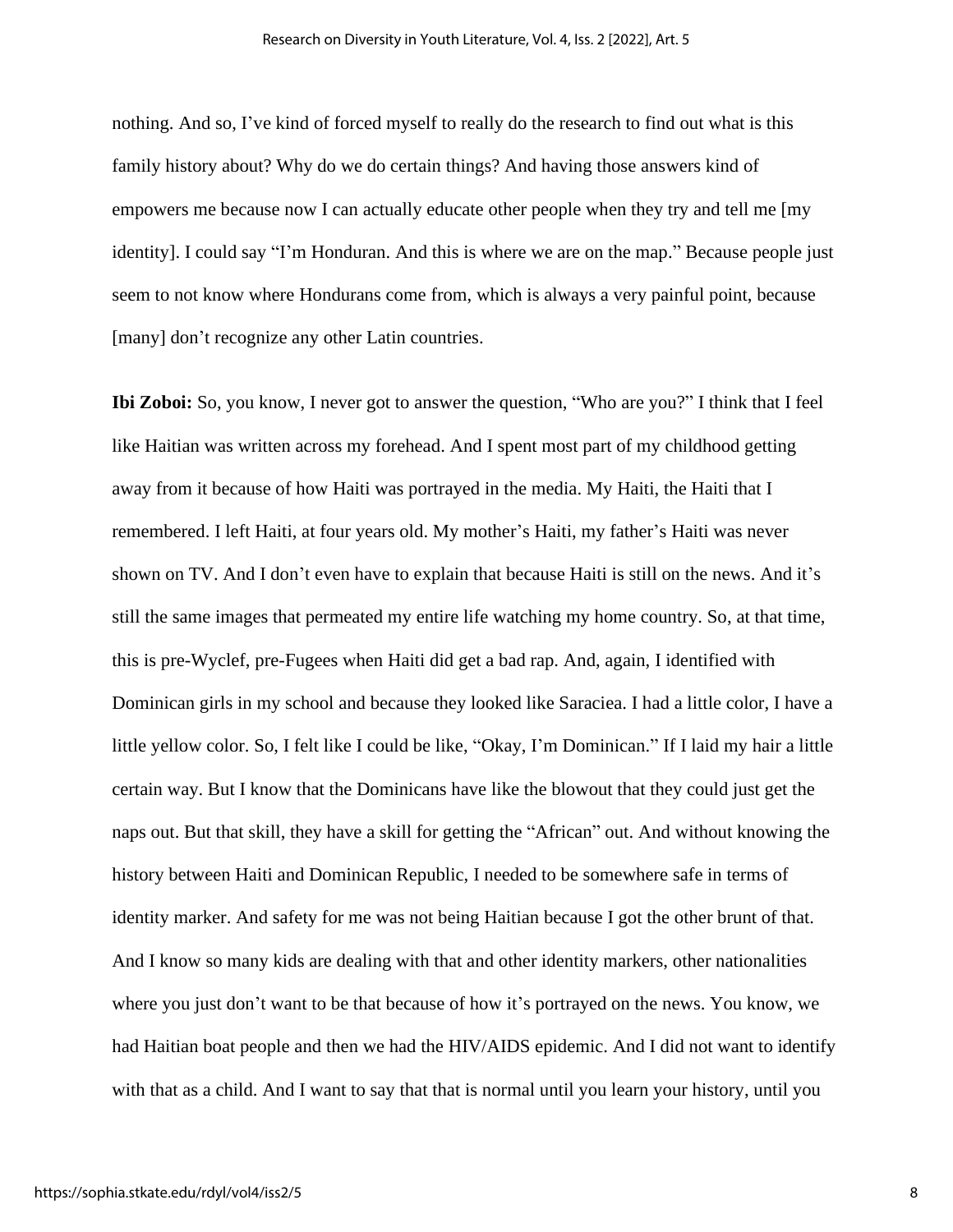get more information. And the only information I was getting at home was that people were ashamed. My family was ashamed, frustrated, and so sad about what was happening in our country. And I didn't want to identify with that sadness either.

Until 1997, when the Fugees dropped their first album, and everybody secretly pulled out their Haitian flag, and it was a moment of just cultural pride, because their presence was counteracting the negative stereotypes that we were seeing on TV. Here was this renowned rapper; they had the biggest rap album that came out that year. And I was so proud. And that wasn't until it felt like it was too late. By college, it was too late. I tried on different identities like most kids do. I wasn't Haitian, I was Dominican. And then I went to an all-white Catholic school and me identifying with other Hispanic groups did not help me at all. So now I was Black, right? I am Black. But I'm like, "Okay, I can be a little hood. I could, you know, date the boys with the Timbs," or what have you. And then, I found out about Haiti's contribution to the world [such as] the Haitian Revolution. I attended my first Voodoo ceremony after hearing all the negative aspects of Voodoo in the media. When I first [attended] my first ceremony, I was like, "It's been a lie. All this has been a lie. This is the most beautiful thing I have ever experienced." And doing my research into how African cultural retention stayed alive in Haiti, then I feel like I can connect to that true part of Haiti, which is African cultural retentions, Pan Africanism.

And that is what I see in a lot of the Latinx countries, even the Garifuna in Dominican Republic, in Cuba, in Mexico, African Black presence in Mexico. And what's his name? Henry Louis Gates did a documentary of Black and Latinx America. And I think that is a great documentary to pair with *Wild Tongues Can't Be Tamed*. Excellent. And it is about the Latin countries, but it is about the Black presence and what the colonizers have done to eradicate the Black presence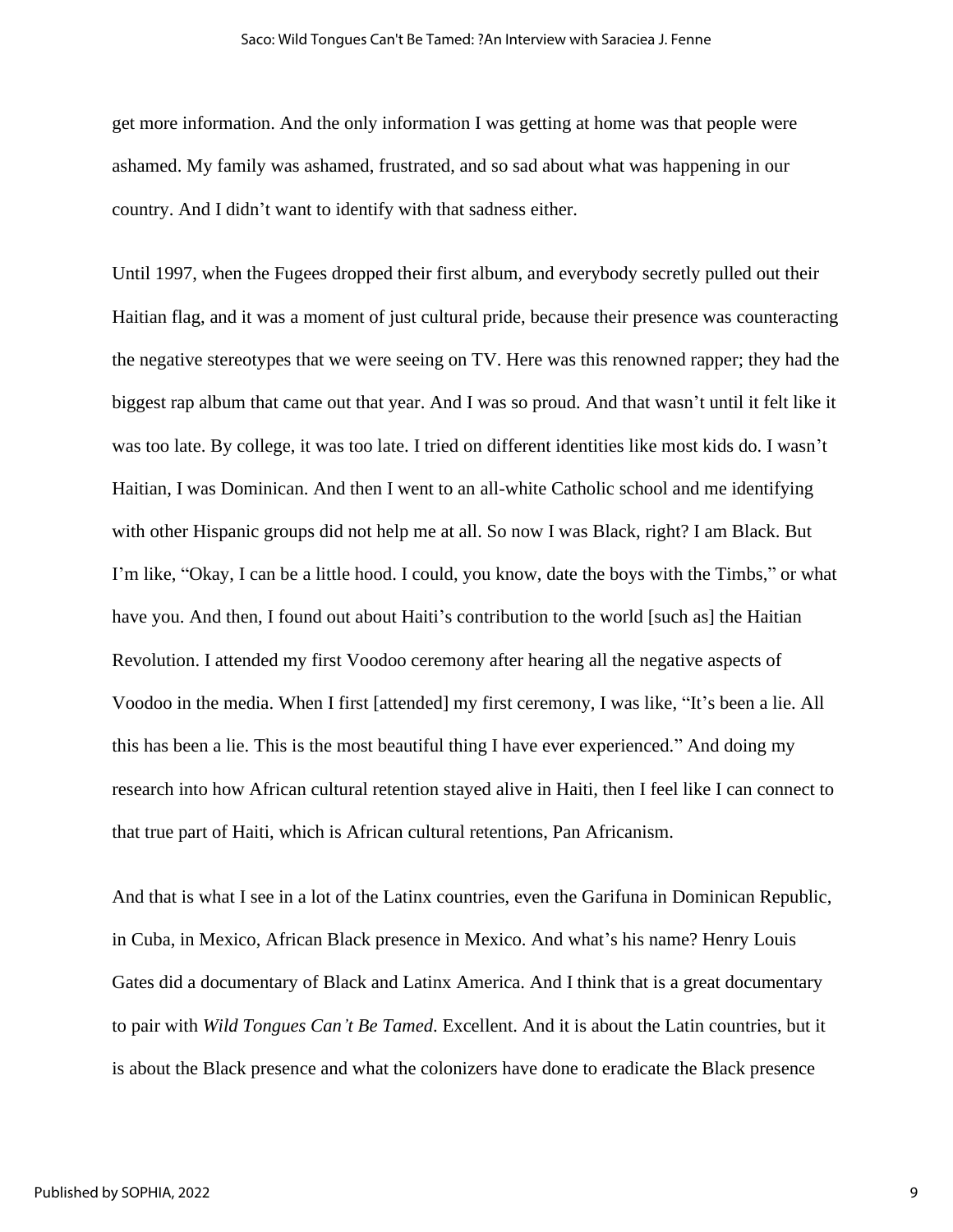and bring in Europeans and eradicate the natives as well. So, my journey has been because of how my home country has been portrayed; because of what is done, continuingly being done in Haiti. As a child, I pushed back against that. I know so many kids are doing that. But with more information [and] with seeing myself in the media, through Wyclef and the Fugees, through reading more books, to just being around other Haitians who knew their history, I was able to proudly identify with the human positive, liberating aspects of my culture.

**Mark Oshiro:** Yeah, and I think one thing that's also makes this anthology so strong is [it] feels like an intra-community conversation versus us sort of talking to external groups. It's sort of us talking to each other. And even listening now to Saraciea and Ibi, I'm sitting here thinking [about] my answer, and it's more or less the same thing, which is that we just need more information. And there's such a lack of teaching [of this] history, but even in our communities, there can be shame around what the history is and there can be misinformation. There is all this stuff that contributes to basically people assigning narratives to us without getting to know us at all and getting to know our own personal history. And here's just a few lines [from] "Eres un pocho:"

They will still call you this.

You still won't get it.

Even though you know what it literally means: you gave up your culture. You assimilated. You threw away everything so that you could fit in here, in a country that wants monotony. You try to explain that you didn't give up anything, that it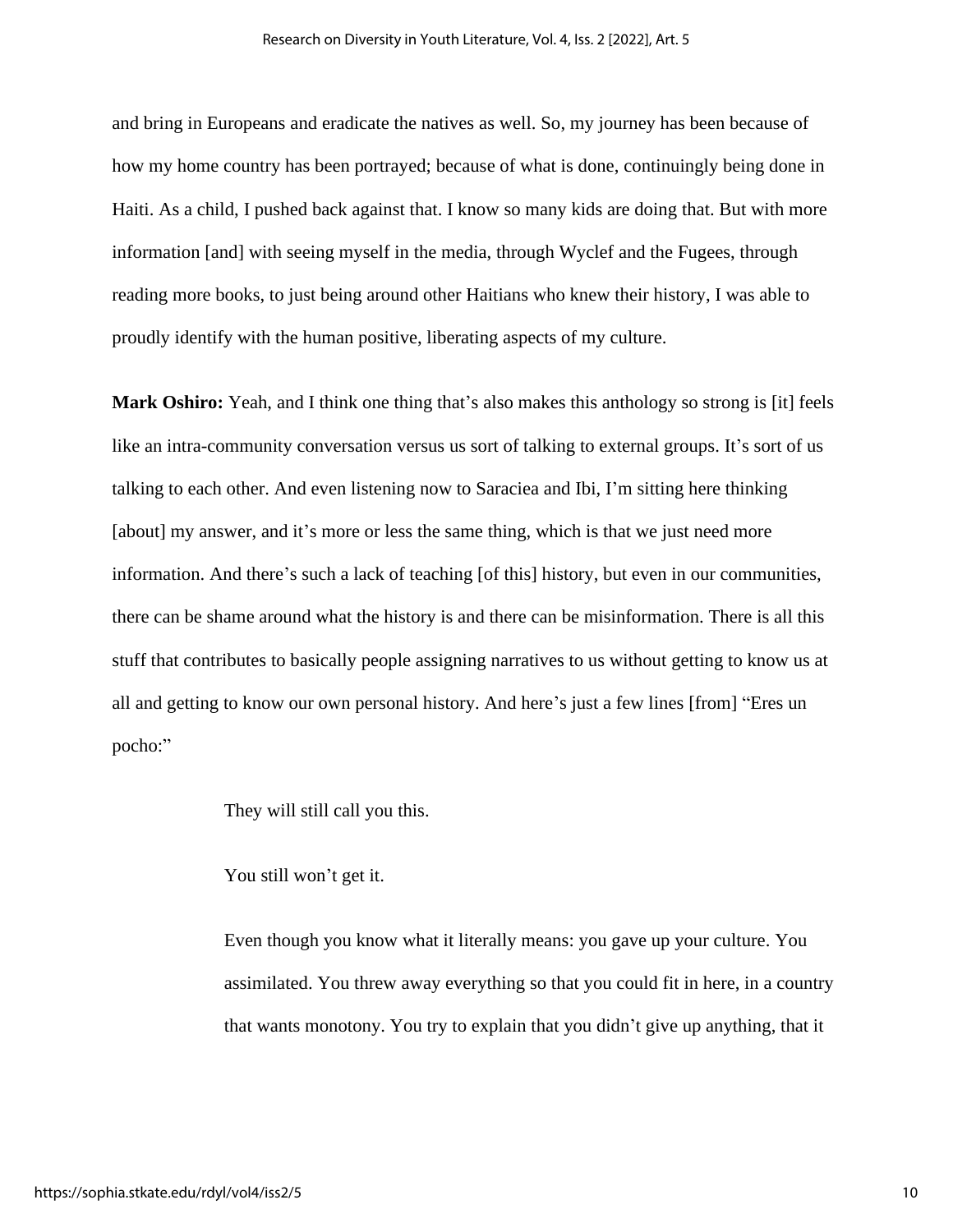was taken from you, but this doesn't matter to them. You betrayed who you were. (Oshiro 19).

And it was a thing that was so difficult to grapple with as a kid because the narrative was that there's only two options: One, you either keep your culture when you come here, when you immigrate or you were born here, and two, you gave it up. And I met so many people who would assign the second narrative to me. I didn't. I was taken. I was not born here in the way that you think I was. I didn't get a choice in terms of getting to be a part of my culture. And it was so hard, because I also understood why some of these kids felt the way that they did and why they said things about me. And one of the things I track in the story is what imperialism does to countries and what it does to cultures. And the way it destroys them and changes, literally, changes history. Or at least this story that is told about history. Now I know why people were reacting this way when they saw me. Now I get why they call me [pocho] because they were actually so desperate to preserve who they were, preserve who their families were, and not let this place that they had either moved to or emigrated to change their core sense of self and change their families. And so, you know, from a very personal place, I want this to be about grappling with history. We all have to do it, but also to leave that space to say that history is so deeply complex. And as hard as it may be, we actually need to examine the complexity and the nuance to get a better sense of who we are, especially as a larger Latinx community.

**Sandra Saco:** What message do you hope to convey to the Latinx kid who picks up this book and reads these stories? What do you hope that they really take from coming across this anthology? What message do you want them to take away?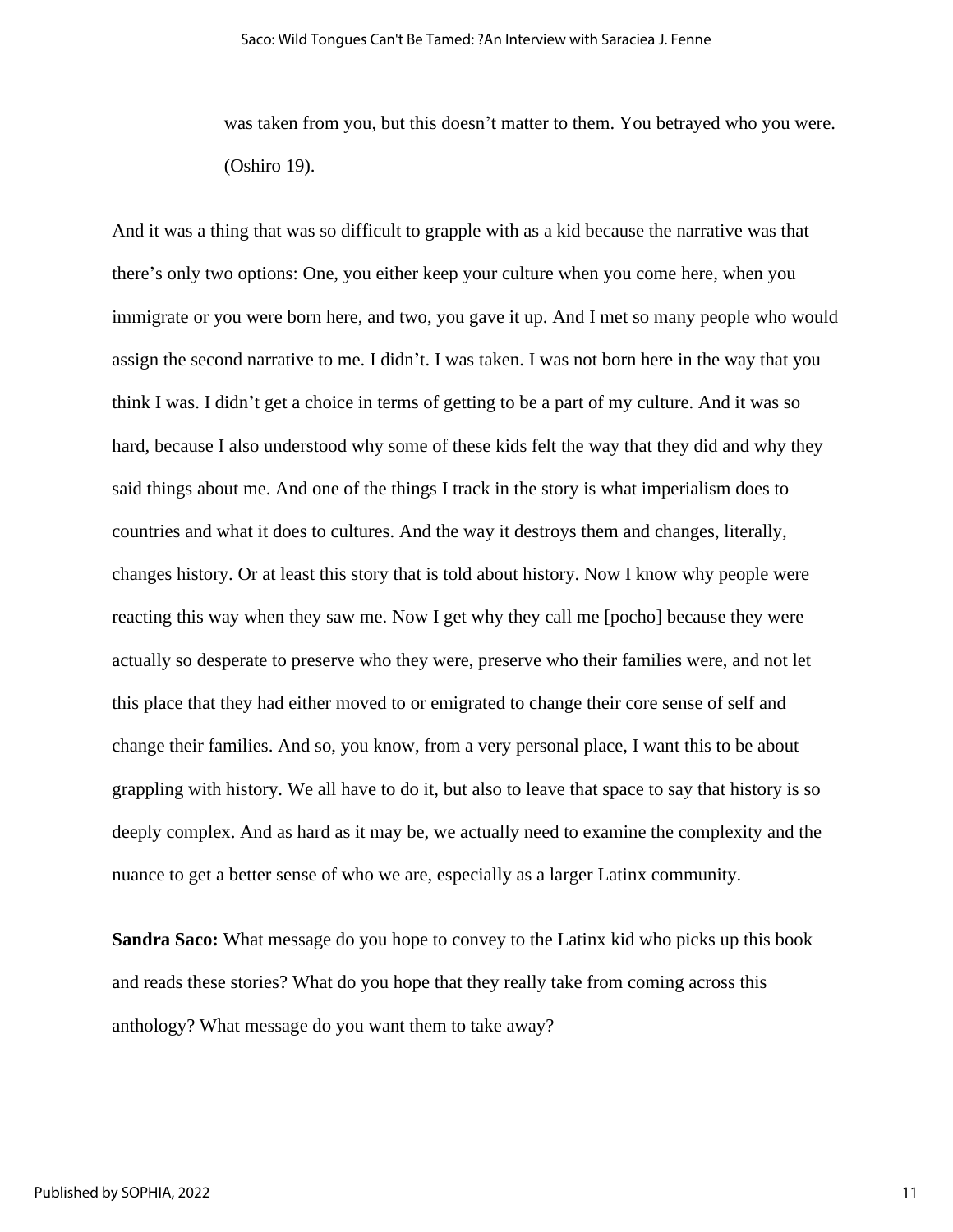**Saraciea J. Fennell:** You know, I love this question because I think they can take away so many different things. I think it depends on the individual and where they are in their community, where they are in life right now. But I would love for this anthology to be used as a conversation starter. I think the one theme that seems to be consistent within our community is we don't talk enough about things. Whether that's our histories or ancestry, etcetera. It's just not happening. We're an oral community. Oral storytellers. And we do hear those stories, but it's always like certain ones that the elders want to share with us. It's not the one that we're like, "No, give us the tea." Give us the stuff that's really terrible, that we need to know about or the stuff that we're scared to talk about. Let's talk about those family secrets. I want this anthology to be used as a conversation starter. And I want young people to reflect and talk about what's going on within [their] own family group, within [their] own friendship group. Because I think with having so many powerful writers, we have so many award-winning writers [and] we have new voices. And I really thought it was very intentional to make this non-fiction and not a fiction [text] because I wanted the people to know [that] your favorite author had challenging things happen to them in their lives. They survived it. And here's how they are currently living today. Here's how they identify today. And I think that that is going to be such a powerful thing for readers.

So that's really my hope. But I really truly believe there's something in here for everyone, especially if you come from our community. And it was very intentional that I started the collection with Mark's essay and ended with Elizabeth Acevedo's essay on agency because I wanted people to see this art of figuring [it] out. But at the end, you are still the agent of your own life. You still are able to, even as a young person, figure things out and work with the older people in your life, to kind of say like, "This is who I am. Please see me." So that's what I hope for my essay. I hope you don't let society tell you who you are. That's the main thing I want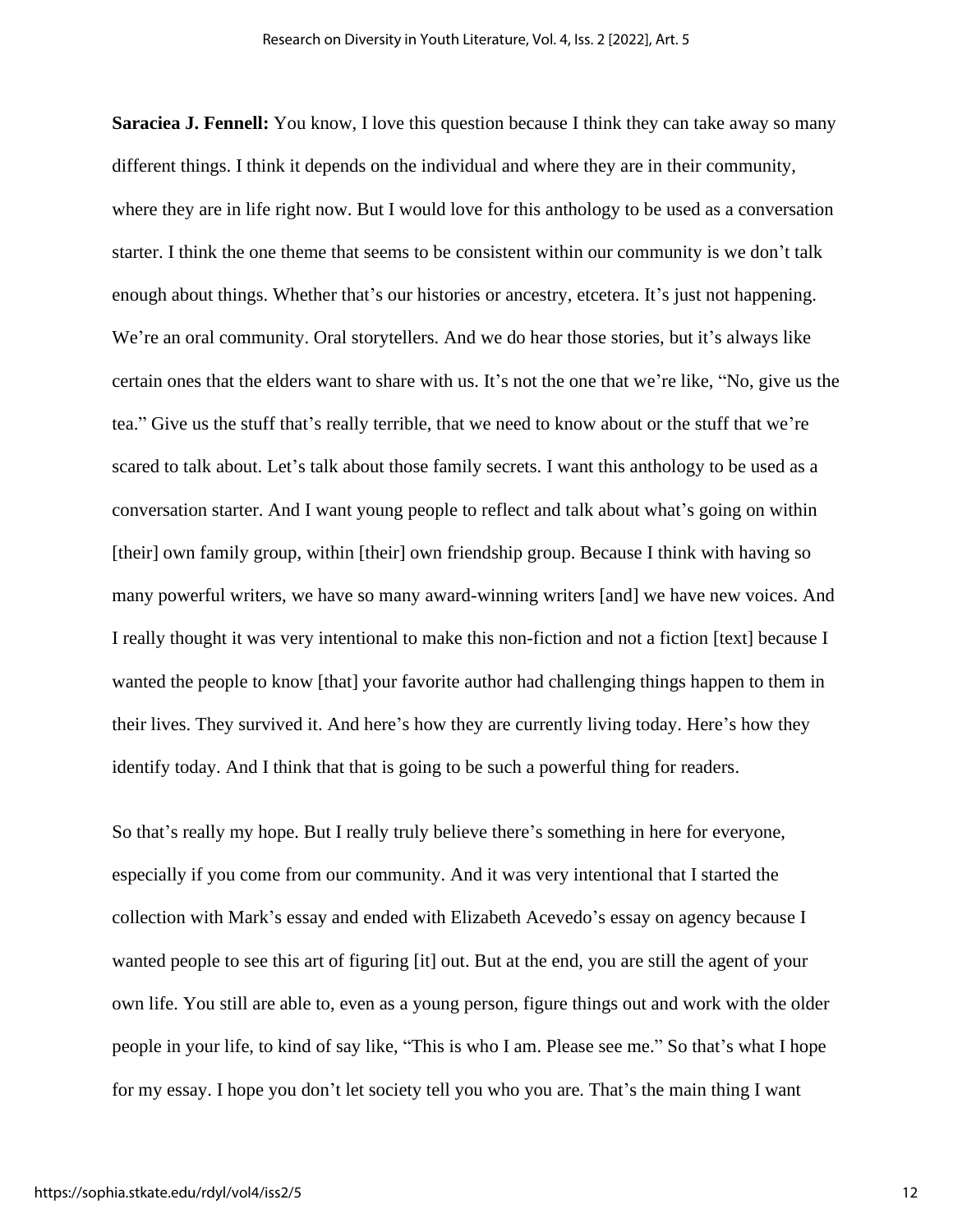them to take away. Don't let people tell you who you are. Because nine times out of ten, they're wrong. If you have questions, go ask your parents, or anyone else who knows the information in your family. But those are the two things I would say as for the collection and then for my essay.

**Ibi Zoboi:** This *is* a conversation starter, where there's so much that we haven't talked among ourselves. Intracommunity wise, I want to [say], "what's up with the anti-Haitian [attitudes], everywhere?" I hope this essay just sparked that conversation. What does anti-blackness look like in the Latin community? What does colorism look like? What does classism look like in a poor country, like Haiti? And it's there. We are confined to the conversation, like the race wars, "us against them." But I remember someone saying a controversial quote, but I truly agree with it: that if we were to erase all white people from the planet, white supremacy will still exist. And I would want students to unpack that. How? How and why? And in what ways does it show up in a community full of people of color? And it's not on us. It's not on the people of color, it is the remnants of colonization and imperialism. And what those systems; those oppressive systems leave behind in [countries] like Haiti and Dominican Republic [and] on the island itself, Hispaniola, that causes the tension between the two countries and Haitians in South and Central America. What does that look like? When you have part of the Latinx community seeking refuge in certain countries and how are they treated there? There's so much [to discuss] and it could [start at] grade levels. It could start at middle school, high school, and you have the deeper conversations at a 400-college level course. That's what I love about this collection. You can revisit those essays at every grade, grade level and come out with something different each time. You gain new information.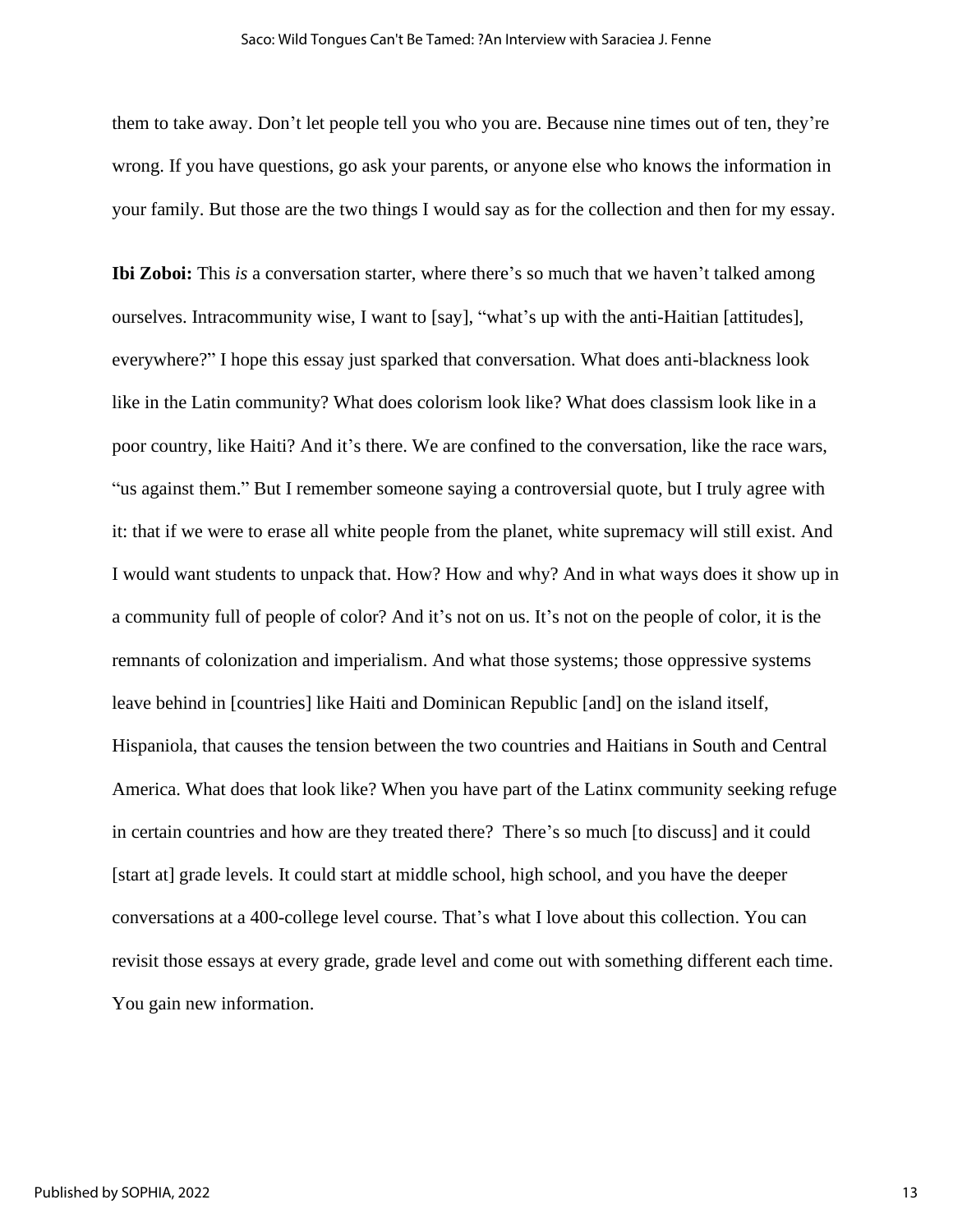**Mark Oshiro:** I would also add that what I hope, particularly thinking of my [writing] piece is to make space for being confused. And because there's just so much we don't know, because of the communities we grow up in and because of white supremacy. And instead say, that it is actually okay to have these moments where you're not sure how to identify. You don't know what to call yourself and in my case for just so, so long, just literally not knowing where I came from at all and what that means. And it's how is it in my essay, that you can have this confusion; you can have the sense of trying to find out who you are. But what it also involves is work for the rest of your life. Not like labor work, but you have to do the unpacking. You have to do the research. You have to have the tough conversations. So, take your confusion and turn it into something that can be an active quest and do something about it, rather than just be confused your whole life. But I really want to make that space for kids who just aren't sure or don't know or don't have the information.

#### **Conclusion**

Fennell, Oshiro, and Zoboi shared their unique stories further demonstrating that the identity of any Latinx individual cannot be determined through simple answers. The complexities that exist surrounding the concept of identity that communities face when not considered part of the "dominant culture" are damaging and can result in individual journeys to discover a sense of self. These authors and *Wild Tongues* establish how identities have the capacity to shift and change in response to the contexts and environments, "pushing against whatever it is you think is the ideal Latinx individual" (11). Fennell encourages individuals to "read with an open mind and think critically about the topics discussed" (11). These essays are a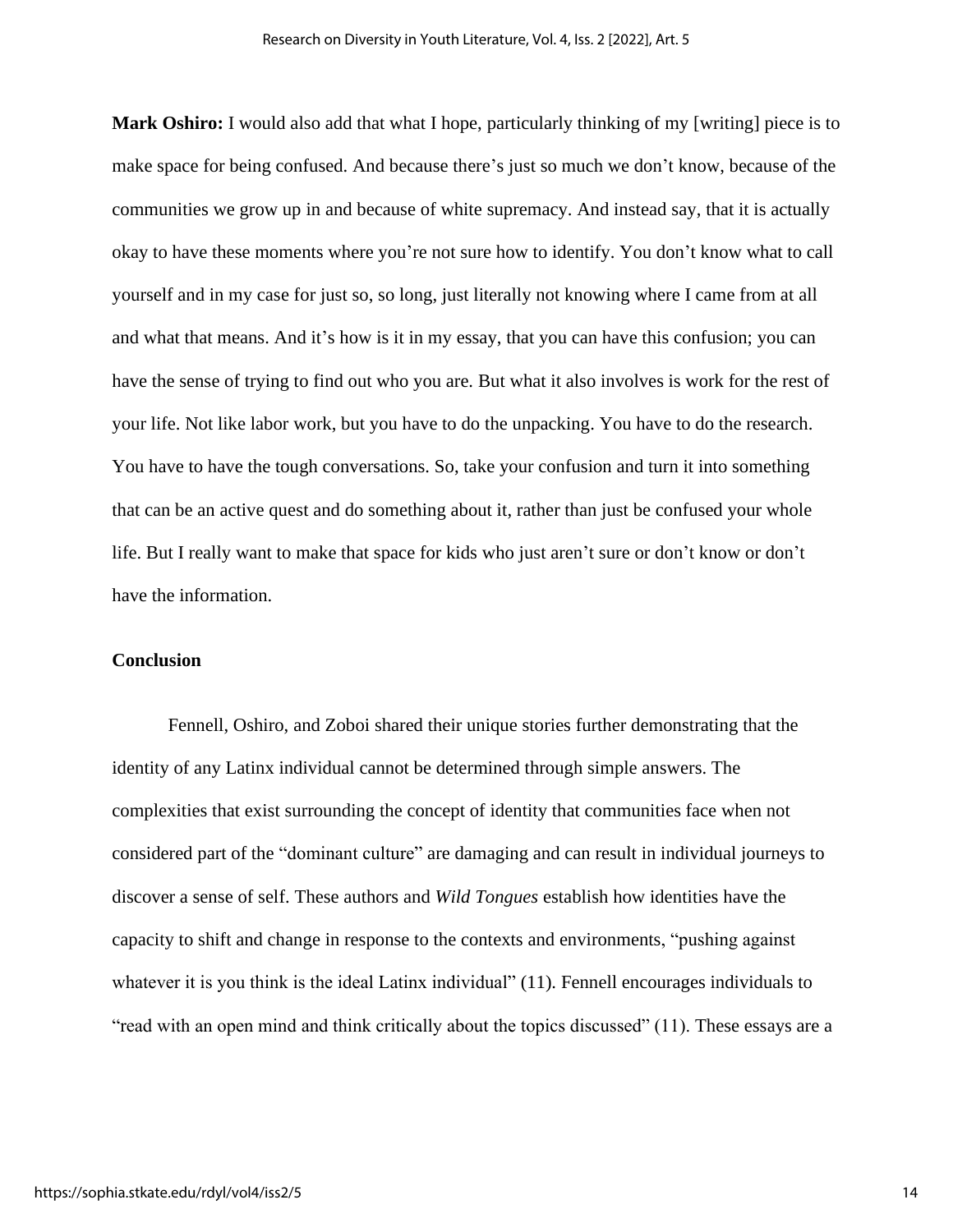starting point for conversations that reflect the various issues important to the Latinx community

– conversations that are imperative to have.